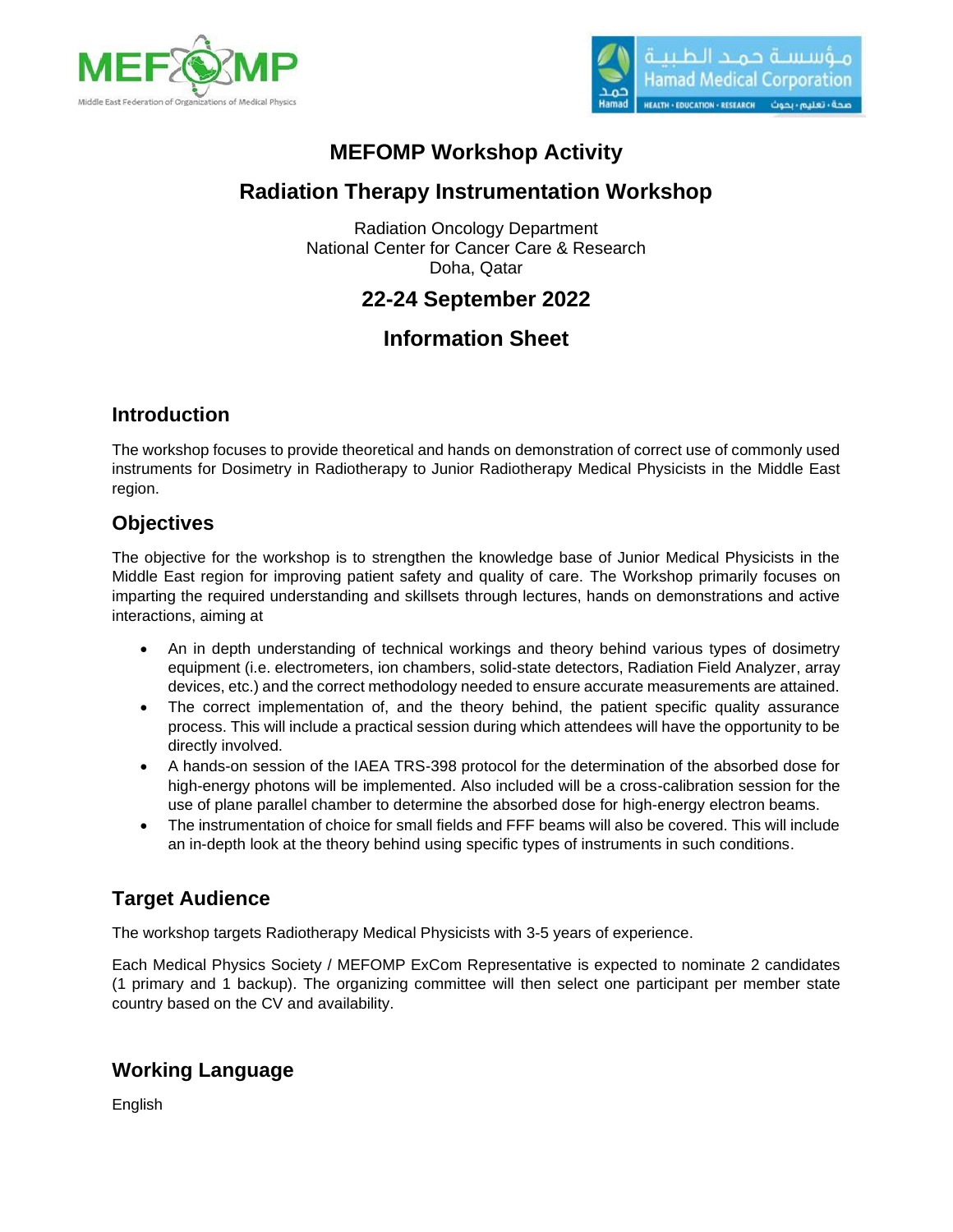



### **Participation and Registration**

Participation is on invitation from the Organizing Committee, based on the nominations received. The nomination will be addressed per the attached Participation form.

#### **Expenditures**

Economy flights, single accommodation, meals for the days of the workshop and all event related transportation will be borne by the organizers.

#### **Venue**

The event will be held at the Radiation Oncology Department, National Center for Cancer Care & Research (NCCCR), Doha, Qatar.

Participants are advised to arrive at the NCCCR main entrance 30 minutes before the start of the event on the first day to allow for timely registration. Participants will need to present their passports to be admitted to the NCCCR premises.

#### **Visas**

The visa issuance is under the candidate responsibility. The organizing committee will try to assist in this matter. However, there is no guarantee in the issuance of the visa from our side.

#### **Organization**

This activity is endorsed by the Middle East Federation of Organizations of Medical Physics and organized by the Radiation Oncology Department, National Center for Cancer Care & Research, Hamad Medical Corporation, Qatar.

#### **Sponsorship**



Sedeer Medical is a total solution provider and distributor of healthcare solutions.



[www.sedeer.com](http://www.sedeer.com/)

PTW is a global market leader for dosimetry solutions.